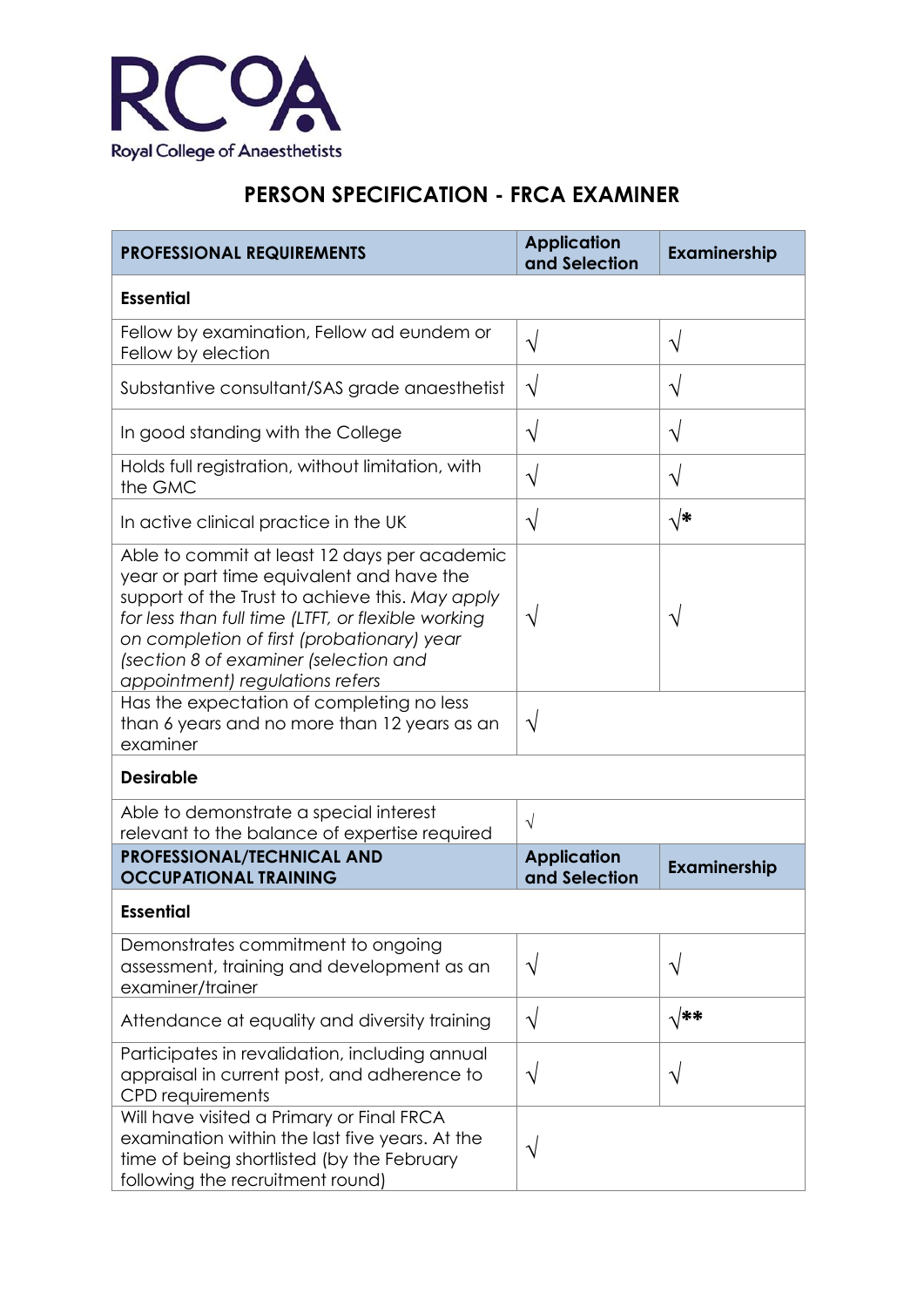

| <b>Desirable</b>                                                                                                                                                                                                                                                                                                                                 |                                     |                     |  |  |
|--------------------------------------------------------------------------------------------------------------------------------------------------------------------------------------------------------------------------------------------------------------------------------------------------------------------------------------------------|-------------------------------------|---------------------|--|--|
| Able to demonstrate the involvement in<br>written and electronic publications that are of<br>particular relevance to training/education<br>and basic sciences of anaesthesia                                                                                                                                                                     | $\sqrt{2}$                          |                     |  |  |
| <b>EXPERIENCE</b>                                                                                                                                                                                                                                                                                                                                | <b>Application</b><br>and Selection | Examinership        |  |  |
| <b>Essential</b>                                                                                                                                                                                                                                                                                                                                 |                                     |                     |  |  |
| At least three years-experience as a<br>substantive consultant/SAS grade. It should be<br>noted; it is often the case that applicants will<br>need to have five years or more experience as<br>a substantive consultant/SAS grade in order to<br>demonstrate the necessary experience and<br>commitment to education and training of<br>trainees | $\sqrt{ }$                          |                     |  |  |
| Active involvement and commitment to the<br>education and training of anaesthetic trainees                                                                                                                                                                                                                                                       | $\sqrt{}$                           | $\sqrt{}$           |  |  |
| <b>Desirable</b>                                                                                                                                                                                                                                                                                                                                 |                                     |                     |  |  |
| Has held or holds an official angesthetic<br>trainer post such as CT, RA or involvement in<br>the organisation and delivery of a regional<br>exam course.                                                                                                                                                                                        | N                                   |                     |  |  |
| <b>SKILLS AND KNOWLEDGE</b>                                                                                                                                                                                                                                                                                                                      | <b>Application</b><br>and Selection | <b>Examinership</b> |  |  |
| <b>Essential</b>                                                                                                                                                                                                                                                                                                                                 |                                     |                     |  |  |
| Excellent written and verbal communications<br>skills                                                                                                                                                                                                                                                                                            | ٦                                   |                     |  |  |
| IT Literate (must be able to use MS Word, Excel,<br>SharePoint)                                                                                                                                                                                                                                                                                  | $\sqrt{}$                           | $\sqrt{}$           |  |  |
| Proven team player who sets and achieves<br>high standards                                                                                                                                                                                                                                                                                       | $\sqrt{}$                           | $\sqrt{}$           |  |  |
| Demonstrates high professional standards as a<br>trainer and/or examiner                                                                                                                                                                                                                                                                         | $\sqrt{}$                           | V                   |  |  |
| Fully up to date with the requirements and<br>practices of anaesthesia                                                                                                                                                                                                                                                                           | V                                   | $\sqrt{}$           |  |  |
| Demonstrates courtesy, fairness and non-<br>discrimination towards all trainees/candidates<br>and fellow doctors/examiners                                                                                                                                                                                                                       | V                                   |                     |  |  |